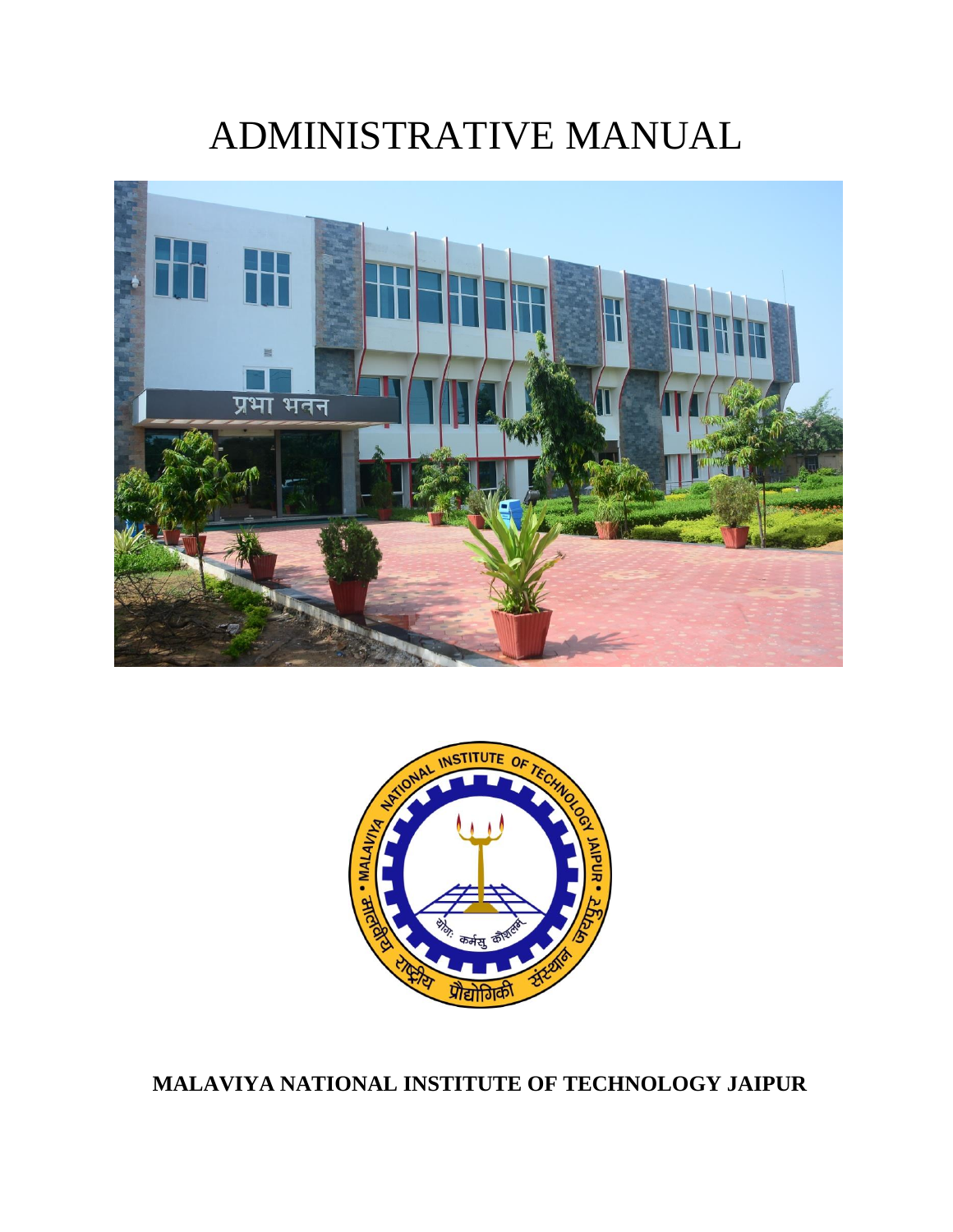#### **MALAVIYA NATIONAL INSTITUTE OF TECHNOLOGY JAIPUR**

#### **Vision Statement**

To create a center for imparting technical education of international standards and conducting research at the cutting edge of technology to meet the current and future challenges of technological development.

#### **Mission Statement**

To create technical manpower for meeting the current and future demands of industry: To recognize education and research in close interaction with industry with emphasis on the development of leadership qualities in the young men and women entering the portals of the Institute with sensitivity to social development and eye for opportunities for growth in the international perspective.

#### **Quality Policy**

MNIT shall strive to impart knowledge in such a manner as to achieve total satisfaction of students, parents, employers, and the society.

### **Institute Motto**

#### **योग: कर्सम ुकौशलर्**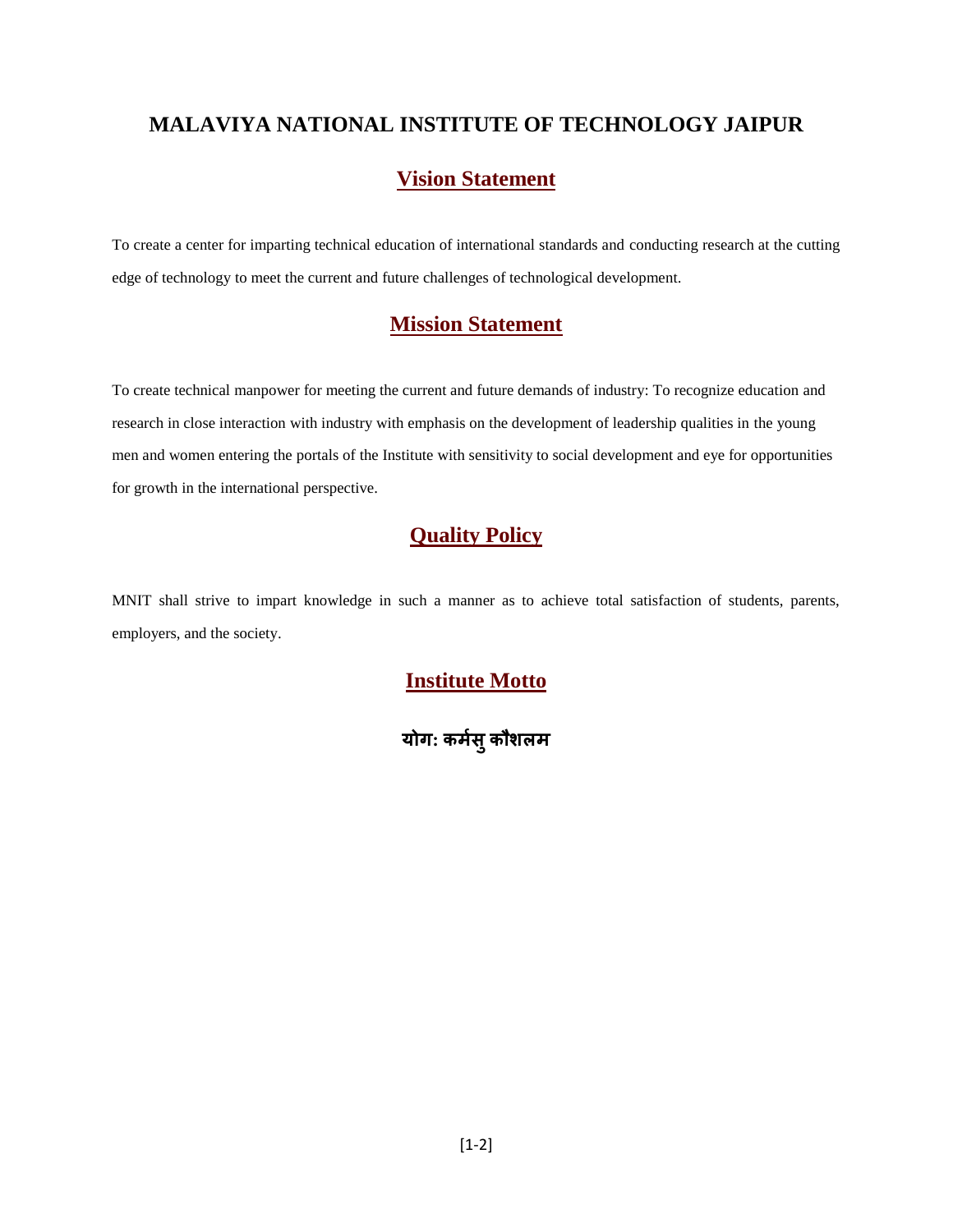#### **PREFACE**

Although the basic structure of organizational functions and powers of an institute are laid down in its Act and Statutes, a large number of rules and regulations, ordinances, policy decisions are formulated by the Board of Governors, Senate and other authorities of the institute for regulating day-to-day work of the expanding activities of the institute. In order to ensure transparency and help the academic and administrative functionaries of the institute to discharge their responsibility with ease and efficiency, the Institute had in November 2013 prepared an Administrative Manual. I do hope that the Administrative Manual will help the academic and administrative functioning of the Institute. Many administrative functionaries of the Institute have put in their efforts in updating the Administrative Manual and I would like to place on record my appreciation for the work done by them. Any suggestions for additions and improvements in the Manual are welcome and users are requested to send the same to the Registrar

> **DIRECTOR** MNIT Jaipur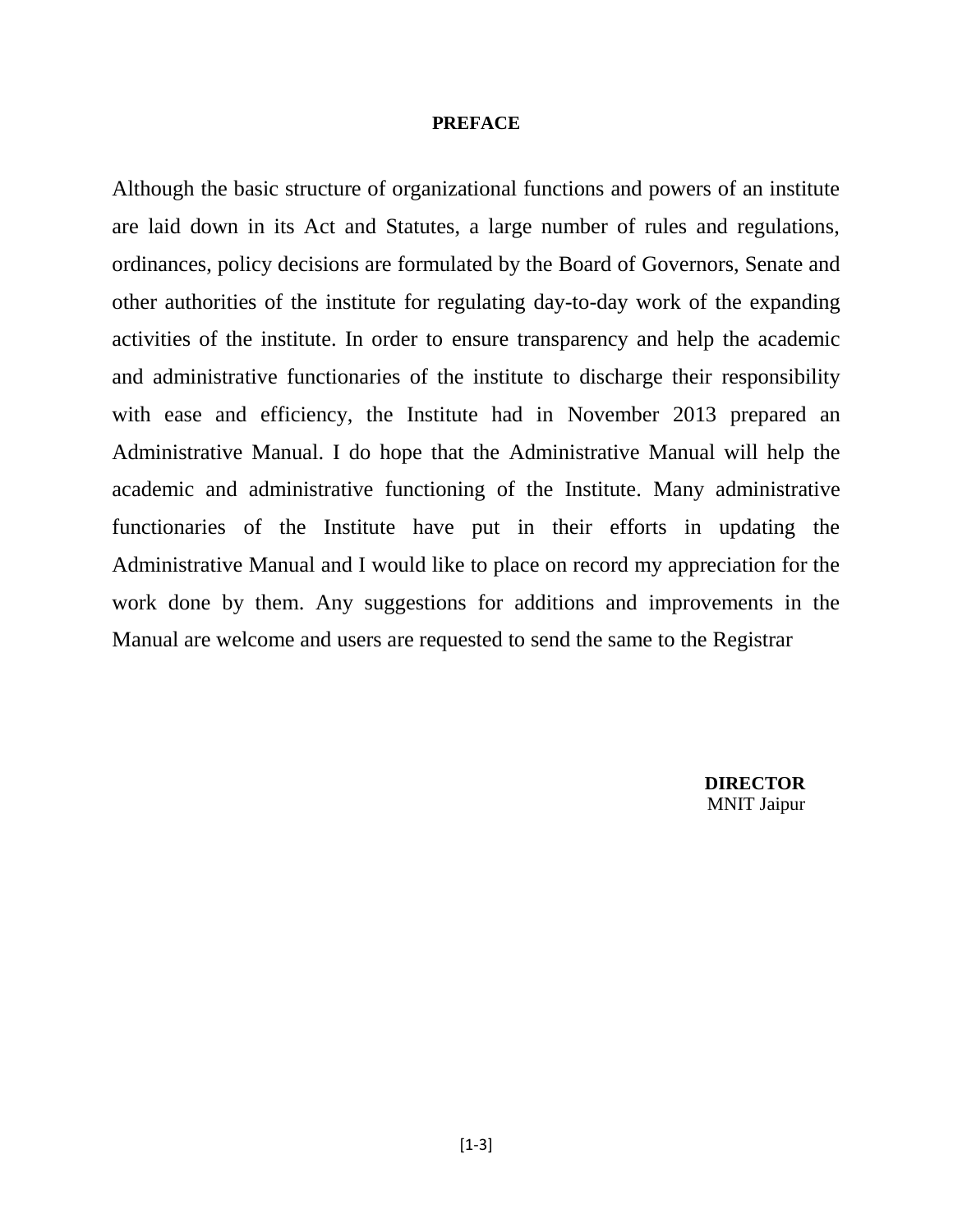#### **TABLE OF CONTENTS**

| S.No.          | <b>Title</b>                                                                                                                                           | Page No. |
|----------------|--------------------------------------------------------------------------------------------------------------------------------------------------------|----------|
| $\mathbf{1}$   | The Institute, its History, its Authorities and Officers                                                                                               |          |
| $\overline{2}$ | Organizational Structure of the Institute-Authorities and Their<br><b>Functions</b>                                                                    |          |
| 3              | Staff, Creation of Posts, Recruitment, Terms and Conditions of<br>Service and Other Personnel Matters                                                  |          |
| $\overline{4}$ | Reservation of Posts for Scheduled Castes/Scheduled Tribes/Other<br>Backward Classes/Ex-Servicemen and Physically Handicapped                          |          |
| 5              | Disciplinary Action, Penalties and Appeal                                                                                                              |          |
| 6              | Estate Office, Rules for Allotment of Residences on the Campus and<br>Other Matters under Estate and Works.                                            |          |
| 7              | Leave Rules, Rules regarding Faculty Development, Secondment<br>Faculty Exchange, Deputation etc.                                                      |          |
| 8              | Guidelines for Financial Assistance, Holding of Conferences etc.                                                                                       |          |
| 9              | <b>Miscellaneous Matters</b>                                                                                                                           |          |
| 10             | Comprehensive Stores and Purchase Rules for Purchases from<br>Institute Non-Recurring & Recurring Funds and Funds of<br>Sponsored/Consultancy Projects |          |